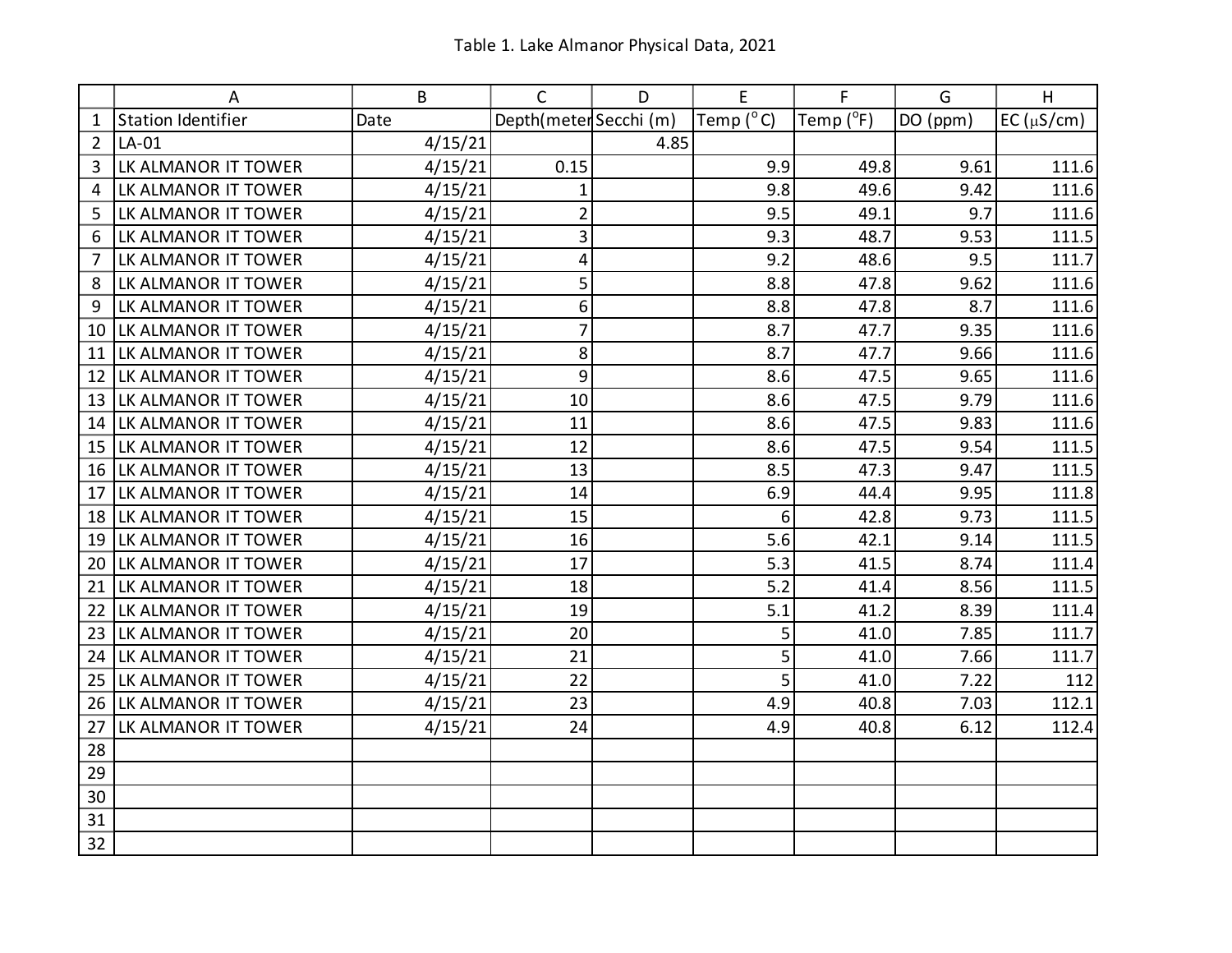|    | A                         | B       | $\mathsf{C}$           | D    | E                  | F         | G        | H              |
|----|---------------------------|---------|------------------------|------|--------------------|-----------|----------|----------------|
| 33 | <b>Station Identifier</b> | Date    | Depth(meter Secchi (m) |      | Temp $(^{\circ}C)$ | Temp (°F) | DO (ppm) | $EC(\mu S/cm)$ |
| 34 | $LA-02$                   | 4/15/21 |                        | 4.85 |                    |           |          |                |
| 35 | LK ALMANOR E ARM          | 4/15/21 | 0.15                   |      | 8.6                | 47.5      | 9.71     | 111.7          |
| 36 | LK ALMANOR E ARM          | 4/15/21 | 1                      |      | 8.6                | 47.5      | 9.69     | 111.7          |
| 37 | LK ALMANOR E ARM          | 4/15/21 | $\overline{2}$         |      | 8.5                | 47.3      | 9.48     | 111.7          |
| 38 | LK ALMANOR E ARM          | 4/15/21 | 3                      |      | 8.5                | 47.3      | 9.49     | 111.7          |
| 39 | LK ALMANOR E ARM          | 4/15/21 | 4                      |      | 8.4                | 47.1      | 9.31     | 111.8          |
| 40 | LK ALMANOR E ARM          | 4/15/21 | 5                      |      | 8.2                | 46.8      | 9.61     | 111.7          |
| 41 | LK ALMANOR E ARM          | 4/15/21 | 6                      |      | 7.3                | 45.1      | 10.19    | 111.6          |
| 42 | LK ALMANOR E ARM          | 4/15/21 | 7                      |      | 7.2                | 45.0      | 10.3     | 111.6          |
| 43 | LK ALMANOR E ARM          | 4/15/21 | 8                      |      | 7.1                | 44.8      | 10.27    | 111.5          |
| 44 | LK ALMANOR E ARM          | 4/15/21 | 9                      |      | 6.5                | 43.7      | 10.41    | 111.5          |
| 45 | LK ALMANOR E ARM          | 4/15/21 | 10                     |      | 6                  | 42.8      | 10.33    | 111.3          |
| 46 | LK ALMANOR E ARM          | 4/15/21 | 11                     |      | 5.7                | 42.3      | 9.9      | 111.5          |
| 47 | LK ALMANOR E ARM          | 4/15/21 | 12                     |      | 5.2                | 41.4      | 9.14     | 111.8          |
| 48 | LK ALMANOR E ARM          | 4/15/21 | 13                     |      | 5.1                | 41.2      | 8.8      | 111.9          |
| 49 | LK ALMANOR E ARM          | 4/15/21 | 14                     |      | 5.1                | 41.2      | 8.67     | 112            |
| 50 | LK ALMANOR E ARM          | 4/15/21 | 15                     |      | 5.1                | 41.2      | 8.59     | 112            |
| 51 | LK ALMANOR E ARM          | 4/15/21 | 16                     |      | 5.1                | 41.2      | 7.63     | 112            |
| 52 |                           |         |                        |      |                    |           |          |                |
| 53 |                           |         |                        |      |                    |           |          |                |
| 54 | <b>Station Identifier</b> | Date    | Depth(meter Secchi (m) |      | Temp $(^{\circ}C)$ | Temp (°F) | DO (ppm) | $EC(\mu S/cm)$ |
| 55 | $LA-03$                   | 4/15/21 |                        | 4.45 |                    |           |          |                |
| 56 | LK ALMANOR W ARM          | 4/15/21 | 0.15                   |      | 8.8                | 47.8      | 9.12     | 111.4          |
| 57 | LK ALMANOR W ARM          | 4/15/21 | $\mathbf 1$            |      | 8.9                | 48.0      | 9.42     | 111.6          |
| 58 | LK ALMANOR W ARM          | 4/15/21 | $\overline{2}$         |      | 8.9                | 48.0      | 9.58     | 111.6          |
| 59 | LK ALMANOR W ARM          | 4/15/21 | 3                      |      | 8.8                | 47.8      | 9.72     | 111.7          |
| 60 | LK ALMANOR W ARM          | 4/15/21 | 4                      |      | 8.8                | 47.8      | 9.4      | 111.7          |
| 61 | LK ALMANOR W ARM          | 4/15/21 | 5                      |      | 8.8                | 47.8      | 9.52     | 111.7          |
| 62 | LK ALMANOR W ARM          | 4/15/21 | 5.8                    |      | 7.7                | 45.9      | 9.4      | 111.8          |
| 63 |                           |         |                        |      |                    |           |          |                |
| 64 |                           |         |                        |      |                    |           |          |                |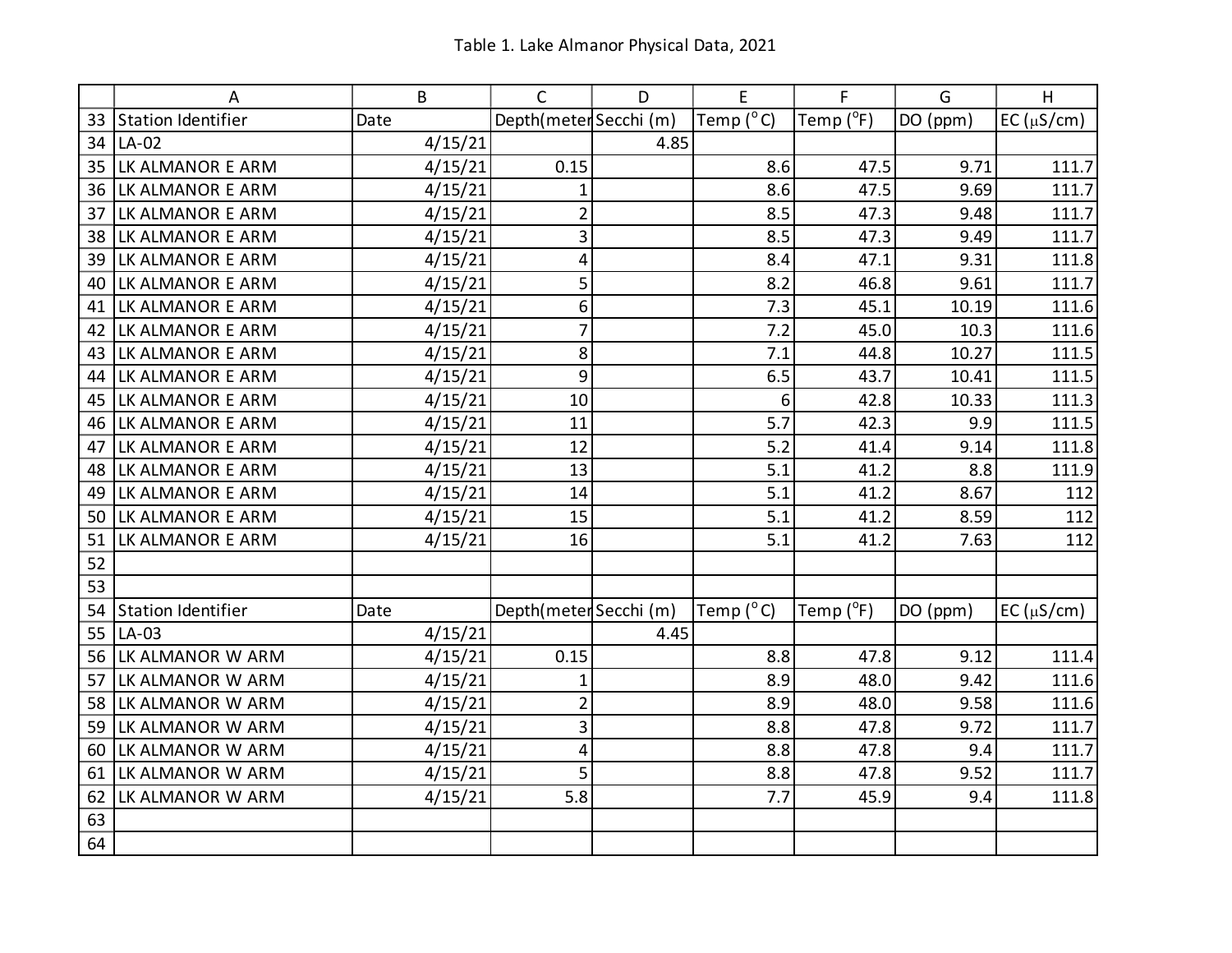|                         | $\mathbf{I}$ | $\mathsf J$ | $\mathsf K$ | $\mathsf L$ | ${\sf M}$ | ${\sf N}$ | ${\mathsf O}$ | P | $\mathsf Q$ | $\mathsf{R}$ |
|-------------------------|--------------|-------------|-------------|-------------|-----------|-----------|---------------|---|-------------|--------------|
| $\mathbf{1}$            | pH           | Turbidity   |             |             |           |           |               |   |             |              |
| $\overline{2}$          |              |             |             |             |           |           |               |   |             |              |
| $\overline{3}$          | 8.33         | 1.3         |             |             |           |           |               |   |             |              |
| $\overline{4}$          | 8.38         |             |             |             |           |           |               |   |             |              |
| $\overline{\mathbf{5}}$ | 8.39         |             |             |             |           |           |               |   |             |              |
| $\overline{6}$          | 8.38         |             |             |             |           |           |               |   |             |              |
| $\overline{7}$          | 8.38         |             |             |             |           |           |               |   |             |              |
| $\,8\,$                 | 8.36         |             |             |             |           |           |               |   |             |              |
| $\overline{9}$          | 8.36         |             |             |             |           |           |               |   |             |              |
| $\overline{10}$         | 8.35         |             |             |             |           |           |               |   |             |              |
| $11\,$                  | 8.35         |             |             |             |           |           |               |   |             |              |
| $12$                    | 8.35         |             |             |             |           |           |               |   |             |              |
| $\overline{13}$         | 8.34         |             |             |             |           |           |               |   |             |              |
| $14\,$                  | 8.34         |             |             |             |           |           |               |   |             |              |
| $15\,$                  | 8.33         |             |             |             |           |           |               |   |             |              |
| $\overline{16}$         | 8.32         |             |             |             |           |           |               |   |             |              |
| $\overline{17}$         | 8.28         |             |             |             |           |           |               |   |             |              |
| $18\,$                  | 8.13         |             |             |             |           |           |               |   |             |              |
| $19\,$                  | 8.04         |             |             |             |           |           |               |   |             |              |
| $\overline{20}$         | 7.91         |             |             |             |           |           |               |   |             |              |
| $\overline{21}$         | 7.86         |             |             |             |           |           |               |   |             |              |
| 22                      | 7.78         |             |             |             |           |           |               |   |             |              |
| $\overline{23}$         | 7.72         |             |             |             |           |           |               |   |             |              |
| $\overline{24}$         | 7.66         |             |             |             |           |           |               |   |             |              |
| $\overline{25}$         | 7.67         |             |             |             |           |           |               |   |             |              |
| $26\,$                  | 7.56         |             |             |             |           |           |               |   |             |              |
| $\overline{27}$         | 7.46         |             |             |             |           |           |               |   |             |              |
| $\overline{28}$         |              |             |             |             |           |           |               |   |             |              |
| $\overline{29}$         |              |             |             |             |           |           |               |   |             |              |
| $30\,$                  |              |             |             |             |           |           |               |   |             |              |
| $\overline{31}$         |              |             |             |             |           |           |               |   |             |              |
| $\overline{32}$         |              |             |             |             |           |           |               |   |             |              |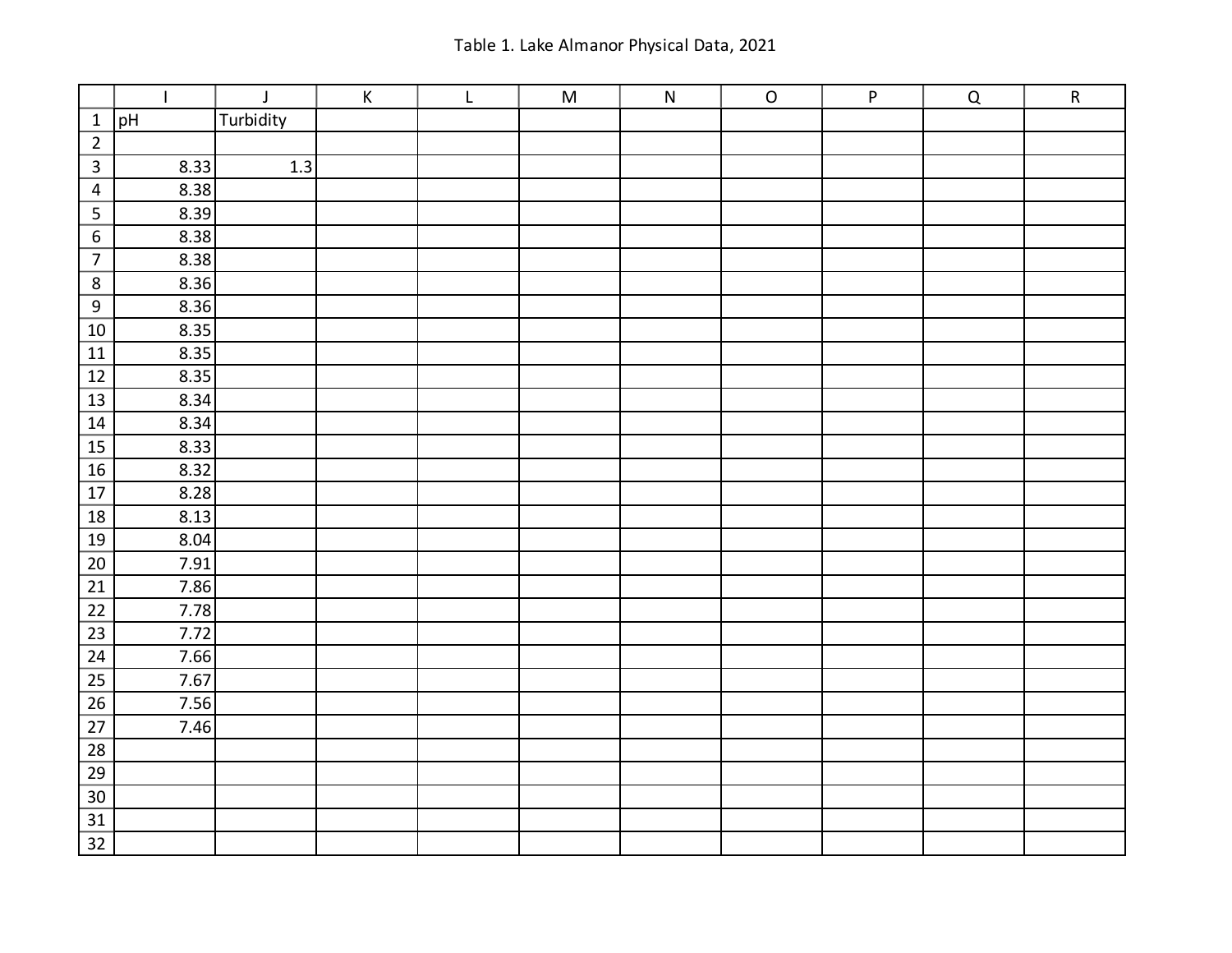|                 | $\mathbf{I}$ | $\mathsf J$ | $\mathsf K$ | $\mathsf L$ | ${\sf M}$ | ${\sf N}$ | ${\mathsf O}$ | P | $\mathsf Q$ | ${\sf R}$ |
|-----------------|--------------|-------------|-------------|-------------|-----------|-----------|---------------|---|-------------|-----------|
| $33\,$          | pH           | Turbidity   |             |             |           |           |               |   |             |           |
| 34              |              |             |             |             |           |           |               |   |             |           |
| $\overline{35}$ | 8.22         | 1.28        |             |             |           |           |               |   |             |           |
| 36              | 8.3          |             |             |             |           |           |               |   |             |           |
| $\overline{37}$ | 8.32         |             |             |             |           |           |               |   |             |           |
| $\overline{38}$ | 8.36         |             |             |             |           |           |               |   |             |           |
| $\overline{39}$ | 8.35         |             |             |             |           |           |               |   |             |           |
| $40\,$          | 8.35         |             |             |             |           |           |               |   |             |           |
| 41              | 8.38         |             |             |             |           |           |               |   |             |           |
| $\overline{42}$ | 8.38         |             |             |             |           |           |               |   |             |           |
| 43              | 8.39         |             |             |             |           |           |               |   |             |           |
| 44              | 8.37         |             |             |             |           |           |               |   |             |           |
| $\overline{45}$ | 8.26         |             |             |             |           |           |               |   |             |           |
| $\overline{46}$ | 8.22         |             |             |             |           |           |               |   |             |           |
| $47\,$          | 8.02         |             |             |             |           |           |               |   |             |           |
| 48              | 7.83         |             |             |             |           |           |               |   |             |           |
| $\overline{49}$ | 7.72         |             |             |             |           |           |               |   |             |           |
| $\overline{50}$ | 7.72         |             |             |             |           |           |               |   |             |           |
| 51              | 7.57         |             |             |             |           |           |               |   |             |           |
| $\overline{52}$ |              |             |             |             |           |           |               |   |             |           |
| $\overline{53}$ |              |             |             |             |           |           |               |   |             |           |
|                 | $54$ pH      | Turbidity   |             |             |           |           |               |   |             |           |
| $\overline{55}$ |              |             |             |             |           |           |               |   |             |           |
| $\overline{56}$ | 7.45         | 1.73        |             |             |           |           |               |   |             |           |
| $\overline{57}$ | 7.88         |             |             |             |           |           |               |   |             |           |
| 58              | 8.06         |             |             |             |           |           |               |   |             |           |
| $\overline{59}$ | 8.18         |             |             |             |           |           |               |   |             |           |
| $\overline{60}$ | 8.19         |             |             |             |           |           |               |   |             |           |
| $\overline{61}$ | 8.2          |             |             |             |           |           |               |   |             |           |
| $\overline{62}$ | 8.05         |             |             |             |           |           |               |   |             |           |
| $\overline{63}$ |              |             |             |             |           |           |               |   |             |           |
| $\overline{64}$ |              |             |             |             |           |           |               |   |             |           |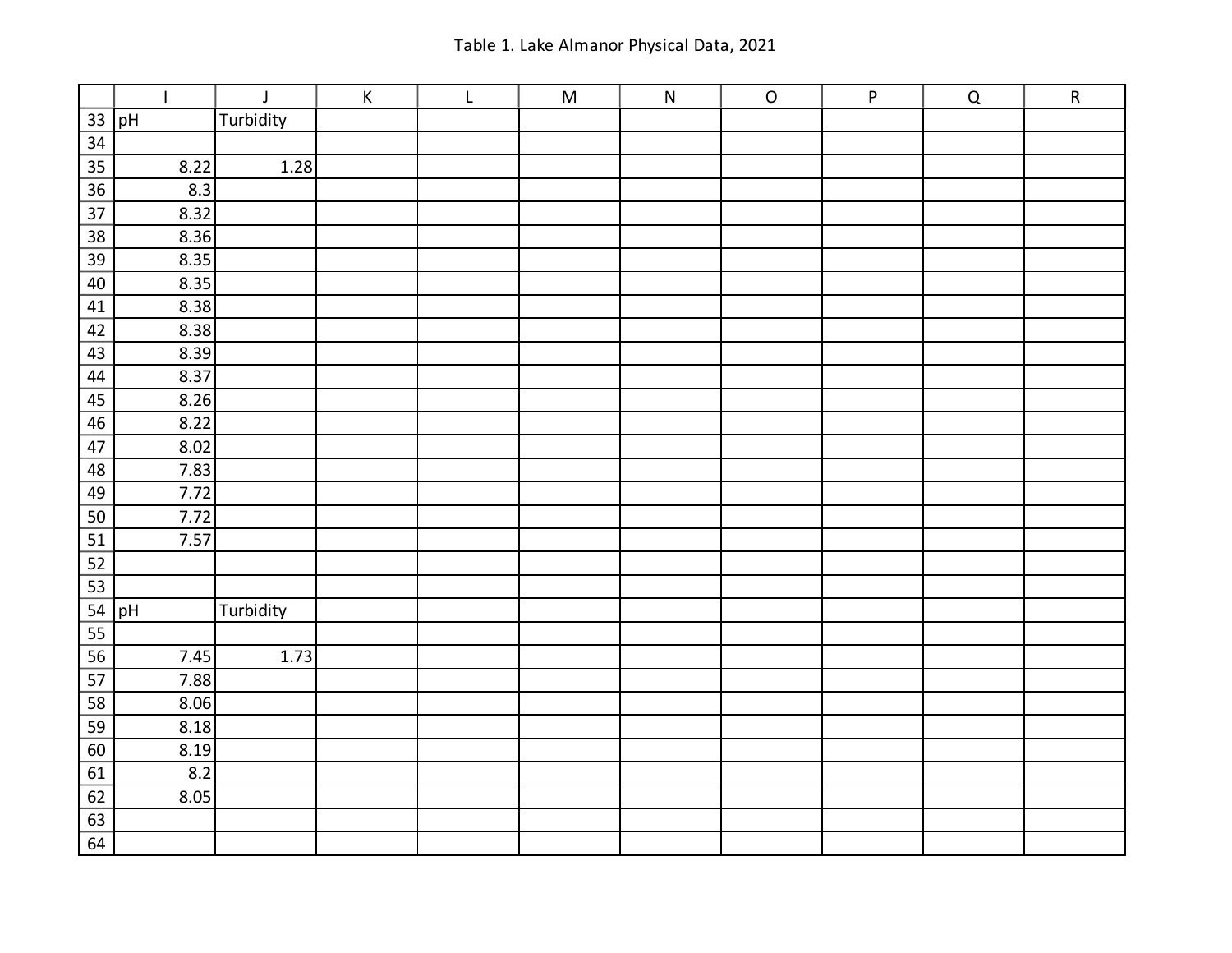Table 1. Lake Almanor Physical Data, 2021

|                                           | Ś |
|-------------------------------------------|---|
| $\mathbf{1}$                              |   |
| $\frac{1}{2}$                             |   |
| $\overline{3}$                            |   |
| $\frac{1}{4}$                             |   |
| $\frac{1}{5}$ $\frac{5}{6}$ $\frac{7}{7}$ |   |
|                                           |   |
|                                           |   |
| $\overline{8}$                            |   |
| 9                                         |   |
| 10                                        |   |
| 11                                        |   |
| 12                                        |   |
| .<br>13                                   |   |
| 14                                        |   |
| 15                                        |   |
| $\overline{16}$                           |   |
| $\overline{17}$                           |   |
| $1\overline{8}$                           |   |
| 19                                        |   |
| 20                                        |   |
| 21                                        |   |
| $\overline{22}$                           |   |
| $\overline{23}$                           |   |
| $\overline{24}$                           |   |
| $\frac{2}{5}$                             |   |
| 26                                        |   |
| $\overline{27}$                           |   |
| 28                                        |   |
| 29                                        |   |
| 30                                        |   |
| 31                                        |   |
| $\overline{32}$                           |   |